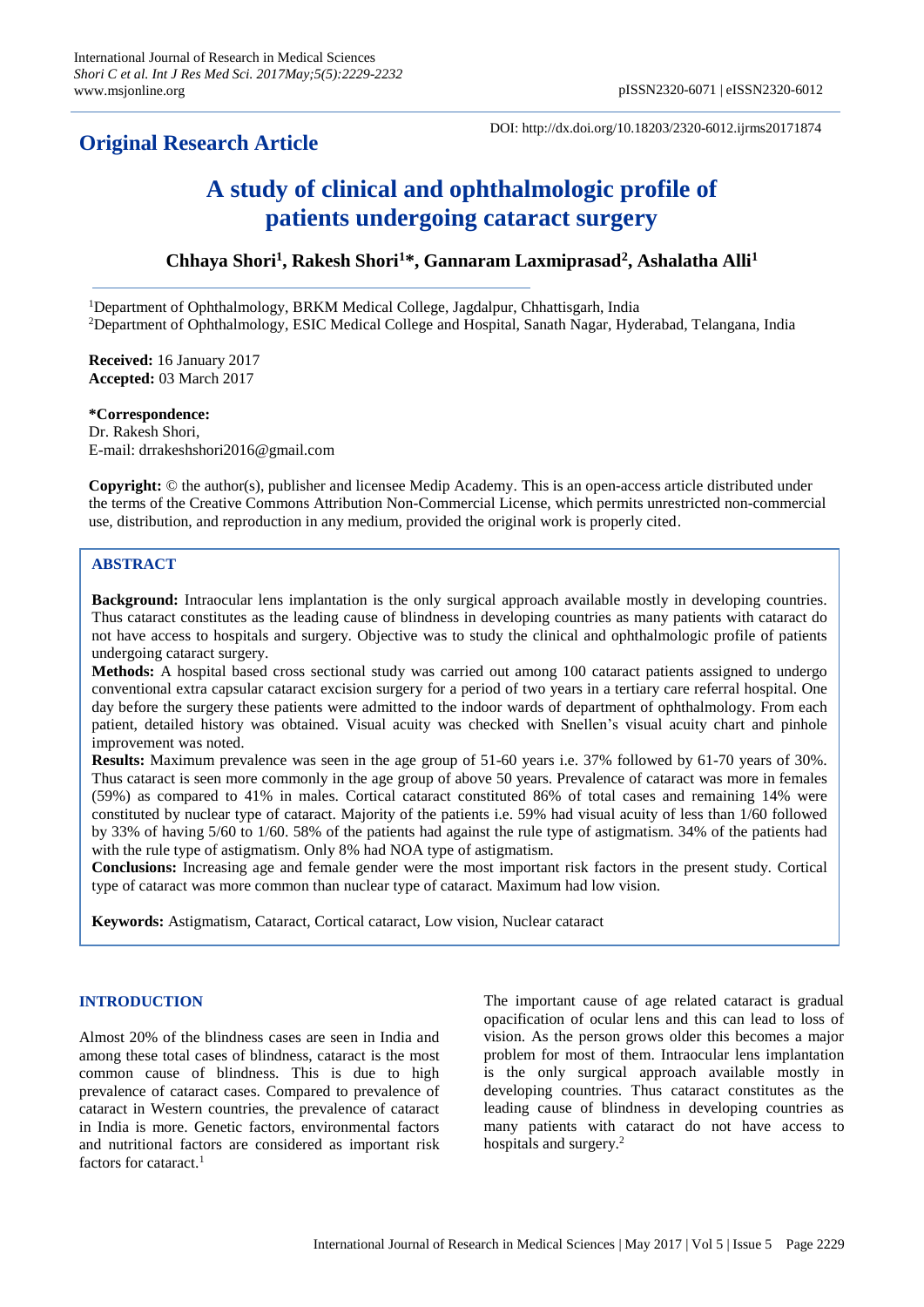Thus the major cause of blindness in many third world countries is cataract. This can be attributed to lack of access for surgery of cataract. In addition to this, environmental risk factors like lack of proper diet, constant exposure to sunlight in their occupation, as well as biomass fuel use are important. Genetic factors as risk factors for cataract are also important. Populations of Asia reveal higher prevalence of cataract compared to their Western counterpart.<sup>3</sup>

In absolute terms and numbers, it is estimated by World Health Organization that nearly 20 million persons in Asia are blind. And this is going to increase over the period of time. A series of studies have described the problem statement in Western countries, but such kind of data is lacking in Asian countries. In recent past, some proper, scientific studies have been conducted in Asian continent.<sup>4</sup>

Study of profile of cataract gives us idea about age, sex distribution of cataract. Hence present study was carried out to study the profile of patients with cataract.

## **METHODS**

#### *Study design*

It was a hospital based cross sectional study. 100 cataract patients were assigned to undergo conventional extra capsular cataract excision surgery for a period of two years in a tertiary care referral hospital.

#### *Ethical consideration*

Institutional Ethics Committee permission was taken. Also the informed consent was obtained from each patient.

One day before the surgery these patients were admitted to the indoor wards of department of ophthalmology. From each patient, detailed history was obtained. Visual acuity was checked with Snellen's visual acuity chart and pinhole improvement was noted.

Cataract patients above 40 years were included in this study. Pediatric cataract, traumatic cataract, complicated cataract, cataract associated with glaucoma and cases with corneal disorders were excluded.

History of each patient included age, sex etc. Type of cataract determined was either as nuclear cataract or cortical cataract. Astigmatism was also classified. Data was tabulated in the form of tables. The results were expressed in percentages.

## **RESULTS**

Table 1 shows distribution of study subjects as per their age. Maximum prevalence was seen in the age group of 51-60 years i.e. 37% followed by 61-70 years of 30%.

Thus cataract is seen more commonly in the age group of above 50 years. The mean age was found to be 58.4 years. 40-50 years also showed a prevalence of 26%. 71- 80 years persons had only 7% of prevalence. This may be due to the fact few may be surviving above the age of 70 years.

#### **Table1: Distribution of study subjects as per their age.**

| Age in years | <b>Number</b> | <b>Percentage</b> |
|--------------|---------------|-------------------|
| $40 - 50$    | 26            | 26                |
| 51-60        | 37            | 37                |
| 61-70        | 30            | 30                |
| 71-80        | 07            | 07                |
| Total        | 100           | 100               |
| Mean age     | $58.4 + 10$   |                   |

#### **Table 2: Distribution of study subjects as per their sex.**

| <b>Sex</b> | <b>Number</b> | <b>Percentage</b> |
|------------|---------------|-------------------|
| Male       |               |                   |
| Female     | 59            | 59                |
| Total      | 100           |                   |

Table 2 shows the prevalence of cataract as per the sex. The prevalence of cataract was more in females (59%) as compared to 41% in males. Thus females seem to be more affected. This may be due to the gender specific preference of treatment towards males in the society even today.

## **Table 3: Distribution of study subjects as per their type of cataract.**

| <b>Type of</b><br>cataract | <b>Sub type</b>           | <b>Number</b> | <b>Percentage</b> |
|----------------------------|---------------------------|---------------|-------------------|
| Nuclear                    | Mature                    | 07            | 07                |
|                            | Immature                  | 07            | 07                |
| Cortical                   | Mature                    | 19            | 19                |
|                            | Immature                  | 58            | 58                |
|                            | Hypermature               | 0.5           | 05                |
|                            | Posterior sub<br>capsular | 04            | 04                |

Table 3 shows the prevalence of different types of cataract. Cortical cataract constituted 86% of total cases and remaining 14% were constituted by nuclear type of cataract. Immature cataract was the most common in both types of cataract. In nuclear type of cataract, mature and immature types constituted equal number of cases. But in cortical type of cataract, immature type of cataract constituted 58% of cases, posterior sub capsular cataract constituted 4% of cases. Majority of the patients i.e. 59% had visual acuity of less than 1/60 followed by 33% of having 5/60 to 1/60. Thus majority of the patients were blind. 17% had visual acuity 6/24 to 6/60. Only one patient had visual acuity of less than 6/24 (Table 4).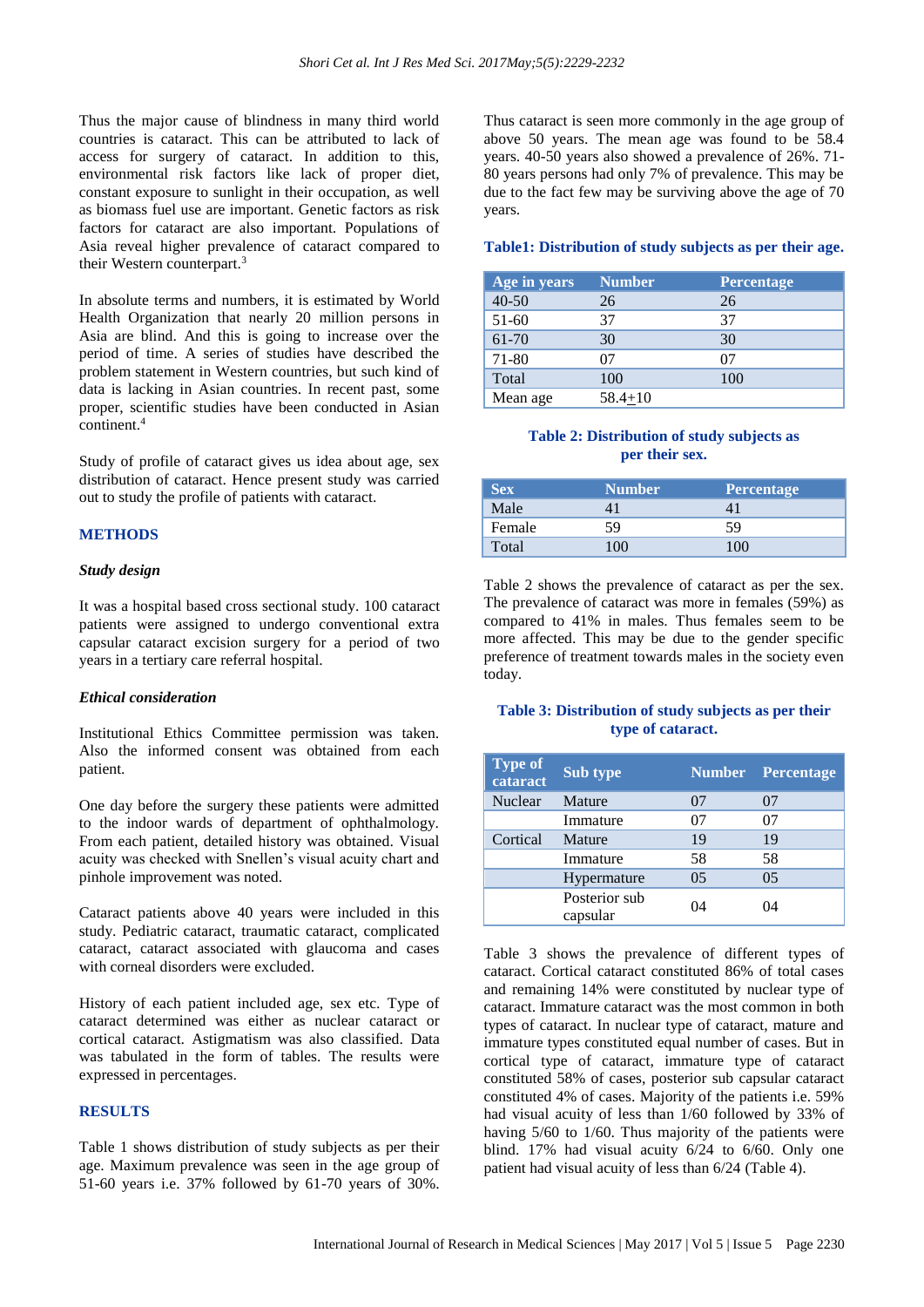## **Table 4: Distribution of study subjects as per their visual acuity.**

| <b>Visual acuity</b> | <b>Number</b> | <b>Percentage</b>        |
|----------------------|---------------|--------------------------|
| $<\frac{6}{24}$      | ОI            | $_{01}$                  |
| $6/24 - 6/60$        | 17            | 17                       |
| $5/60 - 1/60$        | 33            | 33                       |
| <1/60                | 59            | 59                       |
| Total                |               | $\mathbf{1}(\mathbf{M})$ |

### **Table 5: Distribution of study subjects as per their presence of astigmatism.**

| <b>Type of astigmatism</b> | <b>Number</b> | <b>Percentage</b> |
|----------------------------|---------------|-------------------|
| <b>ATR</b>                 | 58            | 58                |
| <b>WTR</b>                 |               |                   |
|                            |               |                   |

58% of the patients had against the rule type of astigmatism. 34% of the patients had with the rule type of astigmatism. Only 8% had NOA type of astigmatism.

## **DISCUSSION**

Maximum prevalence was seen in the age group of 51-60 years i.e. 37% followed by 61-70 years of 30%. Thus cataract is seen more commonly in the age group of above 50 years. Prevalence of cataract was more in females (59%) as compared to 41% in males. Cortical cataract constituted 86% of total cases and remaining 14% were constituted by nuclear type of cataract. Majority of the patients i.e. 59% had visual acuity of less than 1/60 followed by 33% of having 5/60 to 1/60. 58% of the patients had against the rule type of astigmatism. 34% of the patients had with the rule type of astigmatism. Only 8% had NOA type of astigmatism.

Murthy GV et al observed that nuclear opacity was the most common opacity.<sup>5</sup>This constituted 56.9% prevalence. 20.6% of the patients were found to have sub capsular type of opacity. 21.6% of the patients had cortical opacity. Similar to present study, this study also showed higher prevalence among women as compared to men. The authors found that the prevalence increased with increasing age which agrees with the findings of the present study.

Nirmalan PK et al found a prevalence of 47.5% of cataract.<sup>6</sup>They noted that the prevalence of cataract was low in males, and this is similar to the findings of the present study. They found that nuclear cataract was more common as compared to cortical cataract in their study. But the present study found that cortical cataract was more common, which is exactly opposite to the author findings. Husain R et al found a prevalence of 21.9% of cataract. 23% was the age adjusted cataract prevalence.<sup>7</sup> Similar to the findings of the present study, author also found that the prevalence of cataract increased with increasing age. They observed that the men had lower prevalence of cataract than females. This is in agreement with the present study findings. They stated that as the literacy levels decreased, the prevalence of cataract increased significantly. This may be due to negligence and ignorance among the illiterates.

Seah SK et al found that the cataract surgery prevalence was 5.1%.<sup>8</sup>They observed that the prevalence was similar for males and females. But we found that the prevalence was more in females as compared to males. They observed that nuclear type of cataract was present in 22.6% of cases whereas the cortical type of cataract was present in 23.9% of cases. Thus they reported similar rates for two types of cataract. But we found that the cortical type of cataract was more common than nuclear type of cataract. The author has found that as the age increased the prevalence of cataract also increased. This agrees with the findings of the present study. The authors stated that they found a more prevalence of cataract after home visits as compared to clinic based prevalence. Thus it signifies that many do not turn out to hospitals for early diagnosis and treatment. Hence this is the most common reason of increased prevalence in developing countries as people do not turn out to hospitals.

Xu L et al found low rates of 1.3% of cataract surgery.<sup>9</sup> They did not find any significant difference between the sexes, rural or urban residence and differences in the literacy levels. They found that nuclear type of cataract prevalence was 82% as compared to only 10.3% of cortical type of cataract. But we found that cortical type of cataract was more common than nuclear type of cataract.

McCarty CA et al found in their multivariate logistic regression analysis that age, female sex, duration of diabetes mellitus more than five years, more than 10 years of duration of gout, presence of arthritis, presence of myopia, patients using oral beta blockers as well as more exposure to ultraviolet B were the important risk factors for development of cataract.<sup>10</sup> We also found that increasing age and females sex as showing the more prevalence of cataract. They found that age, rural residence, thiazide diuretics use were the risk factors for posterior sub capsular cataract.

Lee AJ et al found that pterygium was the risk factor for dry eye.<sup>11</sup> As well as history of smoking of cigarette was also a risk factor for dry eye.

Gupta SK et al observed that in 28.8% of cases the fundus cannot be graded due to the presence of cataract.<sup>12</sup>Among these cases which could not be graded 34% had soft Drusen. He found that the prevalence of late stage AMD was 1.4%.

Krishnaiah S et al in their study found that cataract prevalence increased with the increasing age.<sup>13</sup> This is in agreement with the present study. They also found that previous history of cataract surgery was associated with